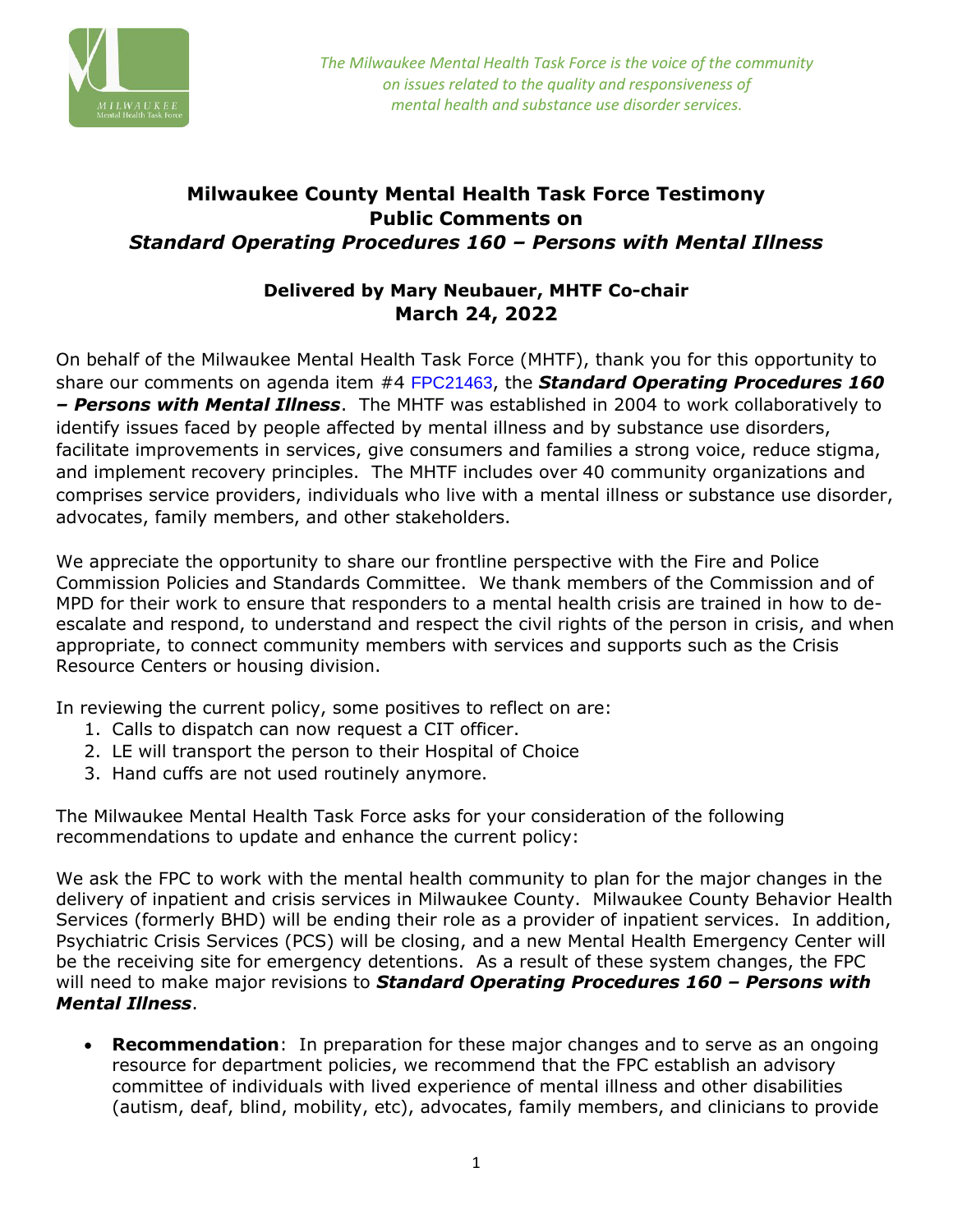input and serve as a resource for updating the policy and for broader policy issues related to law enforcement response to a mental health crisis.

While this document provides comprehensive documentation for the procedures and the law in relation to responding to a mental health crisis, it does not address what should be in place to collect and track data and provide accountability. For example:

- o How does MPD track whether CIT officers or CART teams are involved with police contacts when there is a mental health crisis?
- o Is the least restrictive detention option really used?
- $\circ$  How many individuals who need support but are not appropriate for detention are successfully diverted to the Crisis Resource Centers?
- o Who is turned away from the CRC and why?
- **Recommendation:** Review the data collection and oversight that is currently in place, identify gaps, and determine how to address these to ensure accountability and identify opportunities for improvement.

The policy states that Crisis Assessment Response Teams (CART) do not assess or assist with individuals under the age of 18.

• **Recommendation**: MPD should work with Milwaukee County Behavioral Health Services to expand use of CART to individuals under age 18. BHS has made a commitment to have a youth clinician on duty for response and consultation; having that expertise available is essential. This would enhance capacity to reach youth experiencing a mental health crisis and connect them to voluntary help.

The document states that if an individual has to placed in restraints in PCS when they individual is being brought in, that the officer is to help with the restraints. This statement is not correct. If the transfer of custody has already occurred, officers are NOT to assist with any restraints.

• **Recommendation**: Revise the document to reflect this correction: If the transfer of custody has already occurred, officers are NOT to assist with any restraints.

As stated in the policy, after medical clearance, if a person has an active warrant they will be taken to jail. The Mental Health Task Force asks that the policy be updated to reflect the following

• **Recommendation**: Officers should have a warm handoff with jail staff and provide discharge paperwork from the hospital - PE-18's should be provided directly to Wellpath, the provider of medical and mental health services at the Milwaukee County Jail. There should be a mechanism to inform family members or other concerned parties that the person has been remanded to custody.

Suicidal individuals in the jail, according to this policy, will be examined by mobile crisis staff. Mobile crisis staff are not on site and are not available to immediately respond if an individual is suicidal and/ or has made an attempt.

• **Recommendation**: This should be changed to reflect that these individuals will receive immediate attention from medical staff at the jail, currently Wellpath clinical staff are contracted to do so.